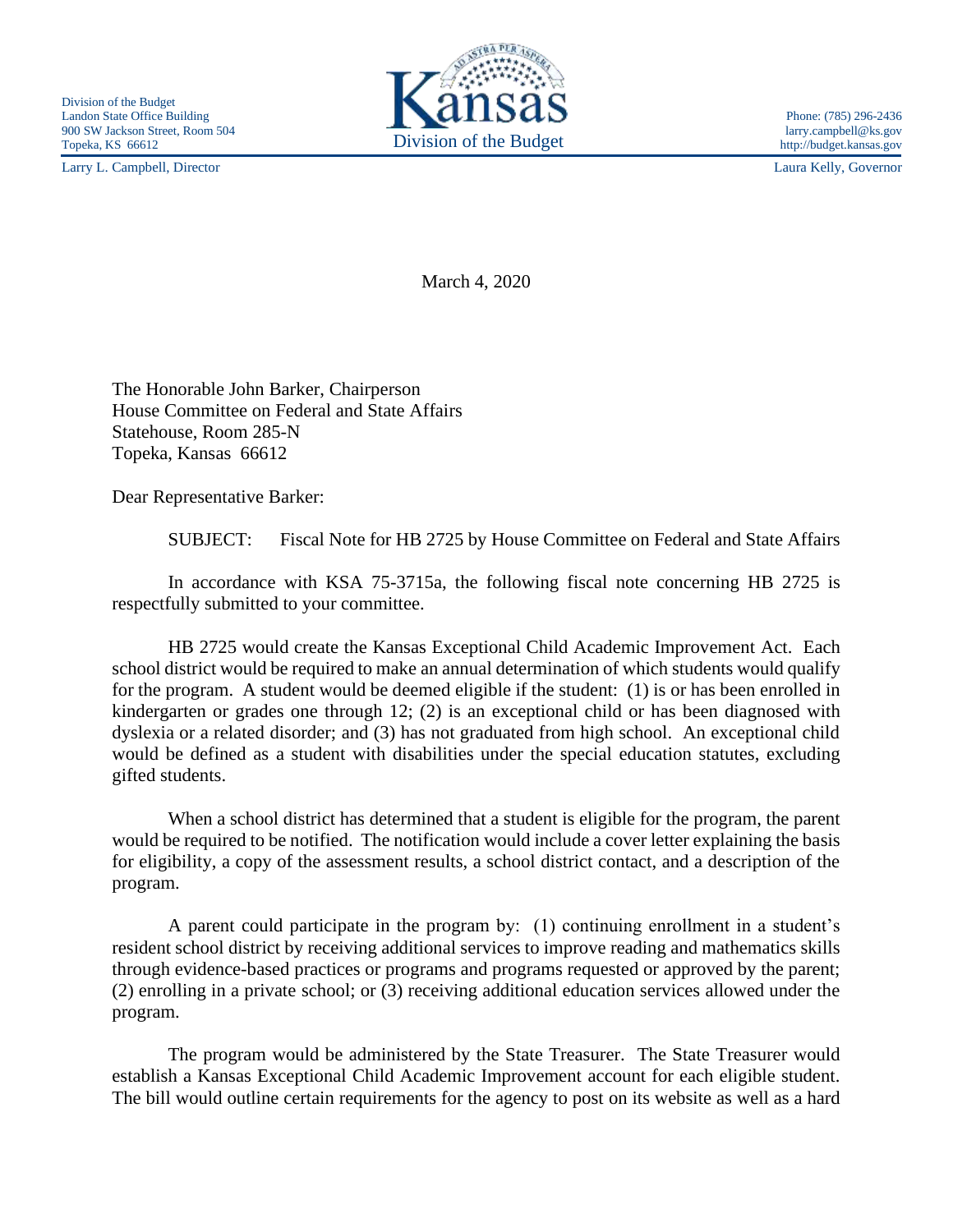The Honorable John Barker, Chairperson Page 2—HB 2725

copy to any person who makes a request. In addition, the bill would outline the written requirements of the agreement a parent would make to participate in the program.

The bill would create the Kansas Exceptional Child Academic Improvement Fund, which would be administered by the State Treasurer. The Director of Accounts and Reports of the Department of Administration would be required to create a procedure for the fund to have individual student accounts. Each student's accumulated funds would earn interest monthly based on the average daily balance for the preceding month at the net earnings rate of the Pooled Money Investment Portfolio for the preceding month.

Upon execution of an agreement with a student's parent, the State Treasurer would establish an account in the State Treasury in the name of the eligible student and notify the resident school district of the account. If the eligible student is enrolled in a qualified private school, the State Treasurer would transfer an amount equal to the aggregate Base Aid for Student Excellence (BASE) for the student of: (1) 88.0 percent of the BASE, if the eligible student is enrolled in grades three through five in the current school year; (2) 92.0 percent of the BASE, if the eligible student is enrolled in grades six through eight in the current school year; or (3) 96.0 percent of the BASE, if the eligible student is enrolled in grades nine through 12 in the current school year.

If the eligible student continues to be enrolled in a public school, the State Treasurer would transfer an amount equal to 0.484 multiplied by the BASE. These transfers would be made in quarterly installments. The State Treasurer could deduct from the transfer up to 5.0 percent for the first two years funds are transferred and up to 2.5 percent for the third and subsequent years that funds are transferred. No transfers would be made after a student has graduated from high school. The bill would outline how each fund would remain active. The State Treasurer would be required to develop a system for payment for services by participating parents by electronic funds transfer. However, the system would not require parents to be reimbursed for allowable expenses. The agency could contract with a third-party vendor for payments.

Each year the State Treasurer would be required to notify the State Board of Education the names of participating program students, including the resident school district of each student and the qualified private school each student is attending in the current school year, if applicable. In school year 2020-2021 and each subsequent school year, an eligible student would be counted in the enrollment of the student's resident school district for the purposes of calculating State Foundation Aid for the district. The State Board would be required to determine amounts to be transferred to the Kansas Exceptional Child Academic Improvement Fund by: (1) multiplying an amount equal to the percentage prescribed in the bill by the total number of eligible participating students in a school district who are enrolled in a qualified private school; plus (2) multiplying an amount equal to the BASE aid by 0.484 and then multiplying the resulting product by the total number of eligible students in a resident school district who are not attending a private school; plus (3) any accrued interest as required by the bill. Upon this calculation, the State Board of Education would be required to certify the resulting amounts to the Director of Accounts and Reports and the Director would transfer the amounts from the State General Fund to the Kansas Exceptional Child Academic Improvement Fund.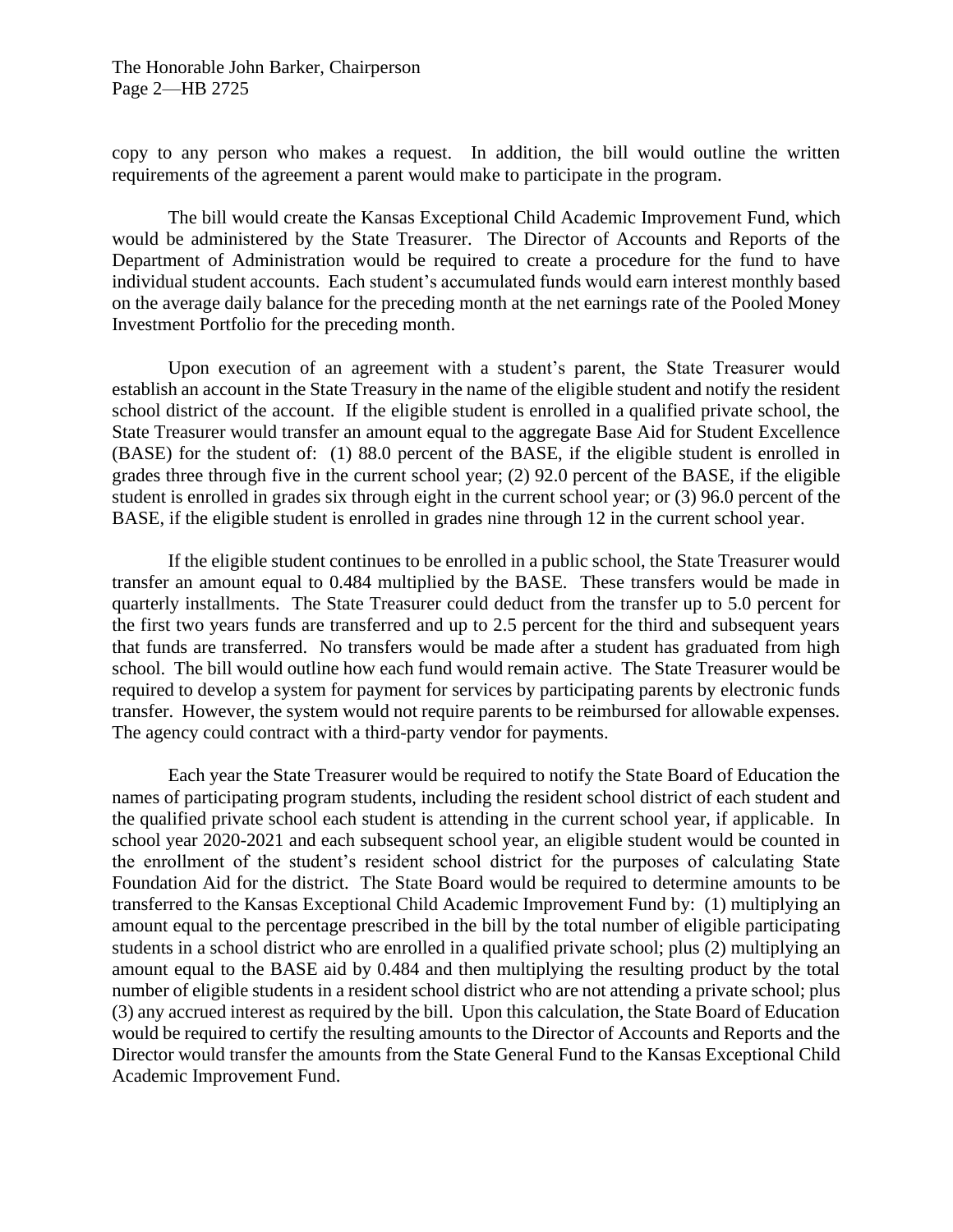The Honorable John Barker, Chairperson Page 3—HB 2725

For school year 2020-2021 and each subsequent school year, the State Board of Education would deduct from the amount of State Foundation Aid for each resident school district the amount certified by the State Board of Education. The appropriation for the fiscal year of the date of the certification in the State Foundation Aid account of the State General Fund would be lapsed by the amounts of the certified transfers.

Funds in an eligible student's account may be accessed by the parent, but only expended for allowed purposes, including tuition and fees charged by a qualified private school; textbooks and other supplies required by the private school; and evidence-based practices and programs required or approved by the parent. The bill would outline the proper use of the accounts and procedures if an expense is not deemed by the State Treasurer as appropriate. The bill would require any funds remaining in a closed student account to be distributed to the student's resident school district.

The bill would also outline the application process for private schools to be eligible to participate in the program. A qualified private school would be defined as one that is accredited by the State Board of Education or a national or regional accrediting agency that is recognized by the State Board of Education for the purpose of satisfying the teaching performance assessment for professional licensure. The State Treasurer would be required to conduct an audit of a qualified private school selected at random each year to determine if the private school is compliant with the program and would outline the process of revoking the participation of the private school.

The bill would specify that the enrollment of an eligible student in a qualified private school would be considered a parental placement under the Individuals with Disabilities Education Act. Also, this provision of the program would be subject to the Kansas Administrative Procedure Act and reviewable under the Kansas Judicial Review Act. The bill would require the State Treasurer to adopt rules and regulations necessary for the program by January 1, 2021. Additionally, the bill would provide that nothing in the bill would be deemed to limit the independence or autonomy of a qualified private school or to make the actions of a qualified private school the actions of the state government.

Finally, the bill would allow any amounts deposited into a Kansas Exceptional Child Academic Improvement account upon a signed agreement by the parent with the State Treasurer to be subtracted from federal adjusted gross income.

The Division of the Budget notes the fiscal effect resulting from the enactment of HB 2725 would depend on the number of students participating in the program and the choice by the parent of either a public school or private school program for each student. The Division has noted the assumptions that each state agency used in its fiscal effect estimate. For reference, the statutory BASE is \$4,569 for FY 2021, \$4,706 for FY 2022, and \$4,846 for FY 2023.

The State Treasurer estimates that it would require first year program expenditures totaling \$239,150, including 2.00 FTE positions in FY 2021. This estimate includes six months of salaries and wages, including fringe benefits, totaling \$32,250 for 1.00 Program Director FTE position, \$22,900 for 1.00 Administrative Specialist FTE position, \$34,000 for 400 hours of audits at \$85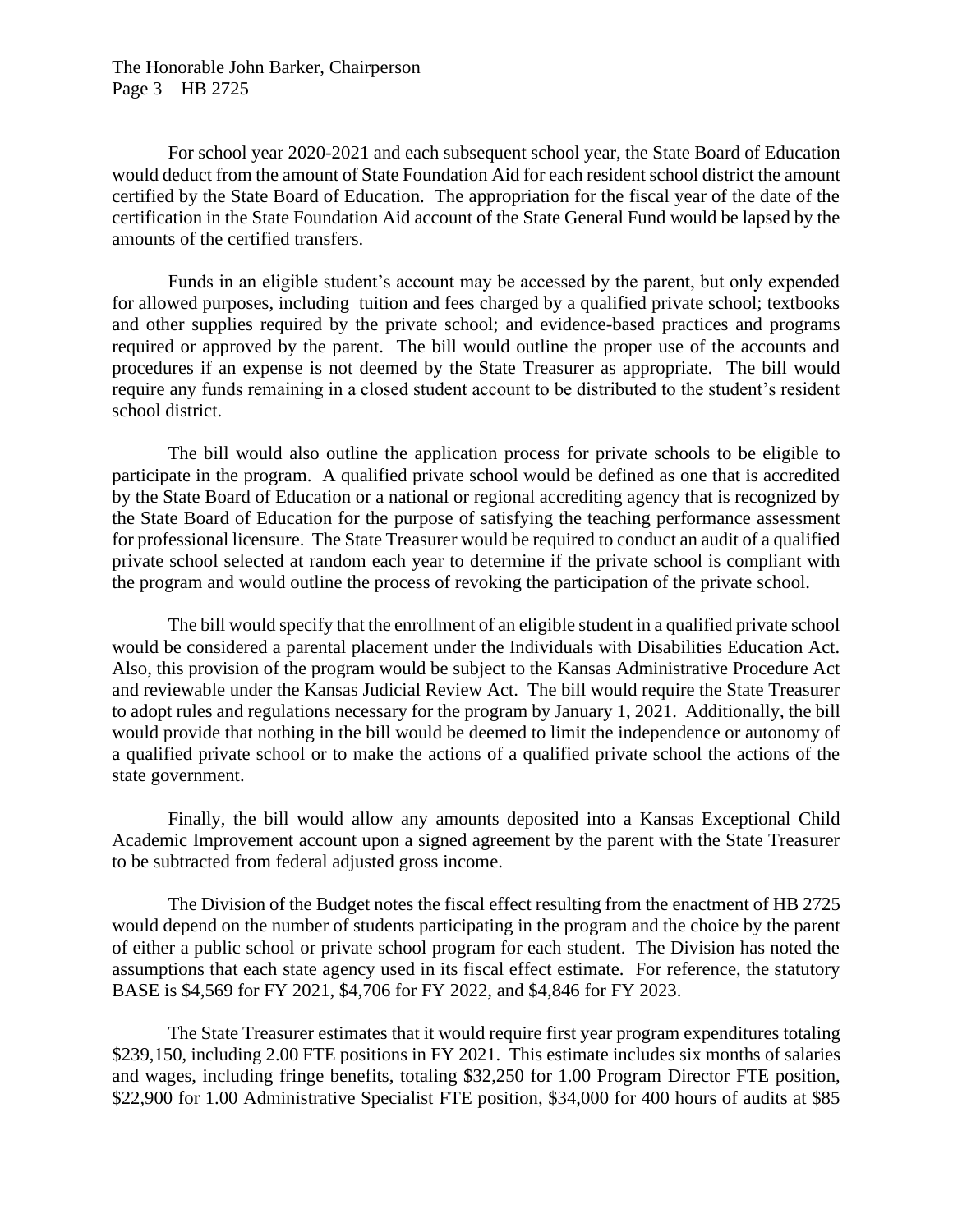per hour, and \$150,000 for the purchase or development of software. If in-house programming resources would be available, depending upon other existing projects, this cost could be reduced.

For the second year of expenditures in FY 2022, the State Treasurer estimates that expenditures of \$144,300 would be needed, including \$64,500 for salaries and wages, including fringe benefits, for 1.00 Program Director FTE position, \$45,800 for 1.00 Administrative Specialist FTE position, and \$34,000 for 400 hours of audits at \$85 per hour. The agency indicates that all administrative costs would be funded from the Kansas Exceptional Child Academic Improvement Fund from the allowable administrative reimbursement mechanism of account transfers. However, the agency notes that administrative funds would not be available until after the first transfers to the Kansas Exceptional Child Academic Improvement Fund have been made.

In addition, the agency notes it would have to scale its administrative expenditures depending on the number of participating students. The agency estimates that minimum transfers of \$4.8 million would have to be made to cover the estimated administration expenditures, using the allowable 5.0 percent deduction from Kansas Exceptional Child Academic Improvement Fund transfers.

The Division of the Budget notes that either the State Treasurer would need an appropriation from the State General Fund for the first year's administrative expenditures or the agency would have to find funding from other programs it administers and reimburse these other programs after the transfers to the Kansas Exceptional Child Academic Improvement Fund have been made.

The Department of Revenue estimates that if all eligible students would participate, HB 2725 would decrease revenues to the State General Fund by \$7.5 million to \$14.2 million in FY 2021 and \$7.8 million to \$14.7 million in FY 2022. To formulate these estimates, the Department of Revenue reviewed data from the Department of Education from the most recently administered assessment for English language arts and mathematics. The Department estimates that 68,256 students would be eligible in school year 2020-2021 and in each subsequent year. The Department of Education notes that it is possible for students to remain in the program until graduation from high school. The Department of Revenue assumes the credits to the individual student accounts would be considered income to the parents, as the bill allows a deduction of the amounts credited to the student's individual accounts from federal adjusted gross income. The Department of Revenue assumes a 5.0 percent effective tax rate for the contributions to estimate the reduced state income tax revenues. However, the actual number of students that would have parents choose to participate in the program cannot be estimated. The Division of the Budget notes that although the bill creates additional reported income for parents of program participants, the bill creates a corresponding reduction of the income tax liability for state tax purposes. The enactment of the bill would not reduce State General Fund receipts as included in *The FY 2021 Governor's Budget Report.*

The Department of Revenue indicates it would require \$80,753 from the State General Fund in FY 2021 to implement the bill and to modify the automated tax system. The required programming for this bill by itself would be performed by existing staff of the Department of